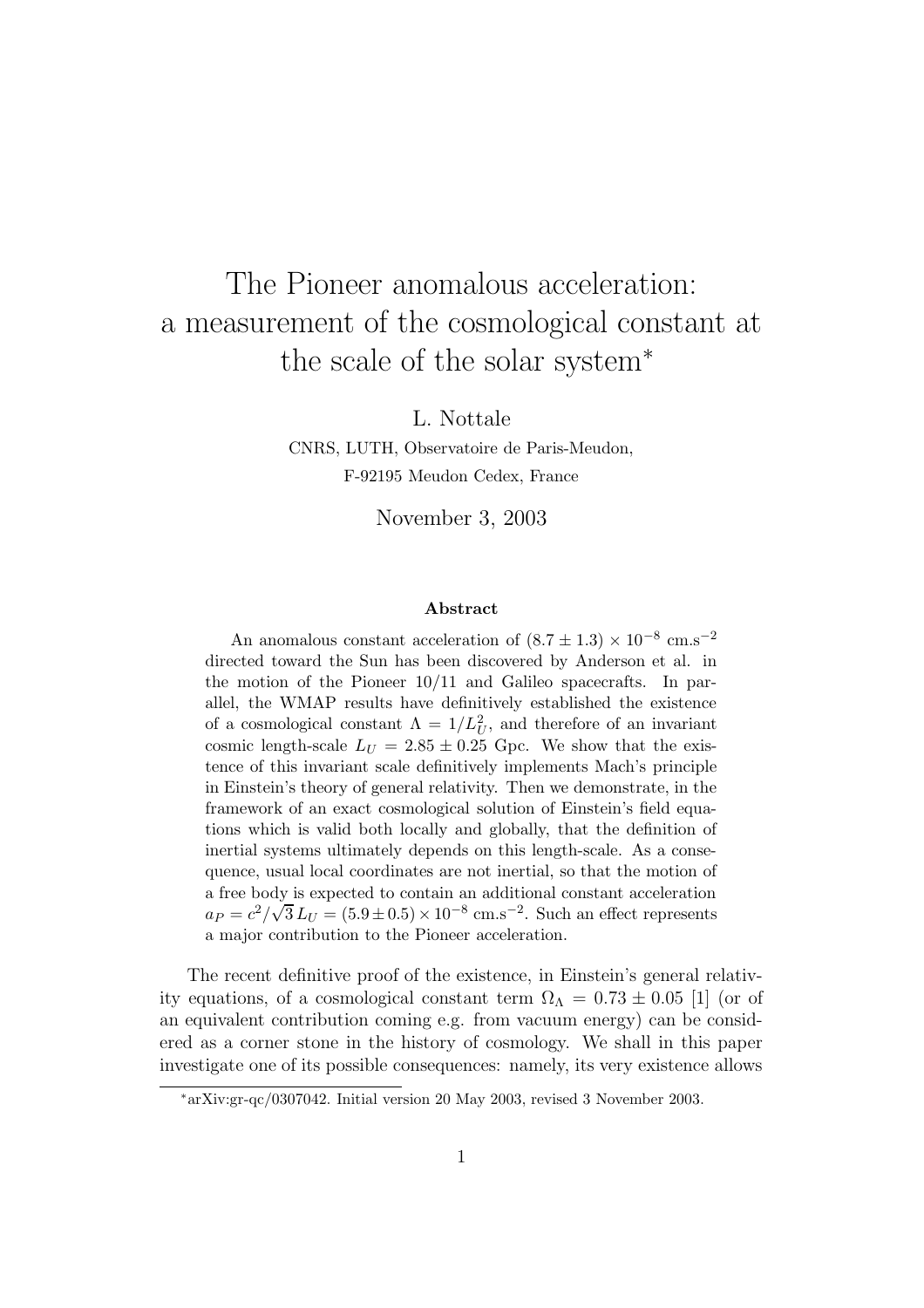the full theory of general relativity to come under Mach's principle, as was initially required by Einstein in its construction.

The effects of the cosmological constant were up to now considered to hold only at the very large scales. Provided it plays, as we show here, a key role in the determination of inertial systems, it should also manifest itself at local scales. We suggest that the Pioneer-Galileo anomalous constant acceleration [2] results from an inertial force which is determined by the cosmological constant.

Let us first give a short reminder about Mach's principle. Basing himself on the rotating bucket experiment, in which the existence of a rotational motion can be inferred from the local apparition of inertial forces, Newton concluded to the existence of an absolute space. Two centuries later, Mach proposed another solution, according to which the bucket is in relative motion with respect to the distant bodies of the Universe. Mach's principle was subsequently incorporated as a basic stone in Einstein's construction of general relativity.

Two levels of Mach's principle were considered by Einstein. The first concerns the nature of inertial systems. The theory of general relativity solves this problem: namely, inertial systems are those that move at constant velocity and without rotation relative to the frames in which the universe appears spherically symmetric [3]. The second level is the question of the nature and of the amplitude of inertial forces. In a Machian general relativistic framework, they are understood as effects of gravitational induction [4, 5, 6].

In 1917, Einstein [4] arrived to the conclusion that this second level of Mach's principle would be achieved only provided there exists, at the scale of the Universe, a relation between its characteristic length scale  $R_U$  and its characteristic mass-energy  $M_U$  that reads:

$$
\frac{G}{c^2} \frac{M_U}{R_U} = 1. \tag{1}
$$

A very simple argument has been given by Sciama [5] that allows one to recover fastly this result. In a Machian universe, any body submitted only to gravitation should be considered as free. Therefore its total energy, including its own energy and that of its gravitational coupling with the remaining universe, should be zero. This reads  $mc^2 + \sum_i (-Gm m_i/r_i) = 0$  in a reference frame where it is at rest, so that one obtains:

$$
\frac{G}{c^2} \sum_{i} \frac{m_i}{r_i} = \frac{G}{c^2} \frac{M_U}{R_U} = 1.
$$
\n(2)

Since all solutions based on the cosmological principle are characterized, at the present epoch (well described by dust models), by a conservative rela-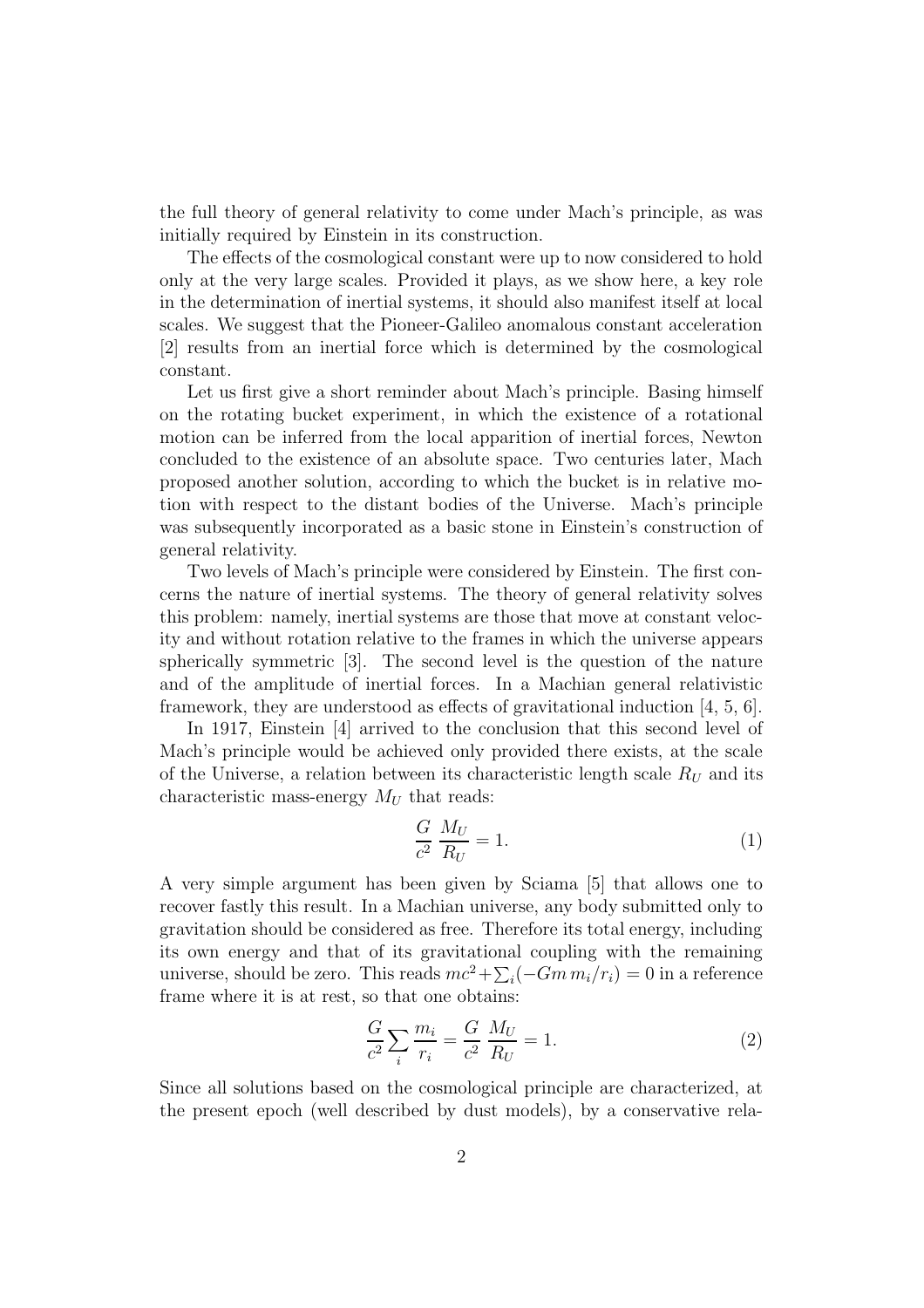tion  $M_U = (4/3)\pi \rho_b a^3 = \text{cst}, \ (\rho_b \text{ is the background density and } a = a(t) \text{ is }$ the scale factor) Einstein reached the conlusion that the Universe had to be static in order implement Mach's principle [4]. This led him to introduce the cosmological constant in the field equations: indeed, in its absence all cosmological solutions are non-static, while its existence allows a unique static solution, the spherical Einstein model.

However, in the following years the expansion of the Universe was discovered and the Einstein model was found to be only metastable. Moreover, in the absence of a cosmological constant, all spherical models reach a maximal radius, which can be identified with the Machian length  $R_U$ . Therefore Einstein finally concluded that Mach's principle simply led to the constraint that the actual Universe should be closed.

Such a conclusion has been considered unsatisfying, owing to Einstein's initial hope that the whole theory of general relativity be Machian in its essence. Several authors attempted, either to complete general relativity in order to render it Machian, or to unveil its possible hidden Machian structure [7].

There is however a simple solution to this question [8], to which the recent measurement of the cosmological constant has given weight. Indeed, the cosmological constant is a curvature scalar, and it is therefore the inverse of the square of a length:

$$
\Lambda = \frac{1}{L_U^2}.\tag{3}
$$

In standard general relativity,  $\Lambda$  is a strict constant, so that the cosmic length  $L_U$  is an invariant length that is defined at the scale of the Universe. The recently determined values of the Hubble constant,  $H_0 = 71 \pm 4 \text{ km/s.Mpc}$ and of the scaled cosmological constant,  $\Omega_{\Lambda} = 0.73 \pm 0.05$  [1], yield  $\Lambda =$  $(1.29 \pm 0.23) \times 10^{-56}$  cm<sup>-2</sup>, i.e.,

$$
L_U = (2.85 \pm 0.25) \text{ Gpc.} \tag{4}
$$

Therefore, the mere existence of the cosmological constant allows, whatever the model, to render general relativity Machian, since a universal relation that reads

$$
\frac{M_U}{L_U} = \frac{(4/3)\pi \rho_b a^3}{L_U} = \text{cst}
$$
\n(5)

does hold for all dust models.

Let us now address the question of a possible experimental verification of this proposal at the scale of our Solar system. If this point of view is correct, the definition of inertial systems should ultimately be made in relation with the length-scale  $L_U$ , and therefore one should observe inertial forces whose amplitude should be related to the value of the cosmological constant.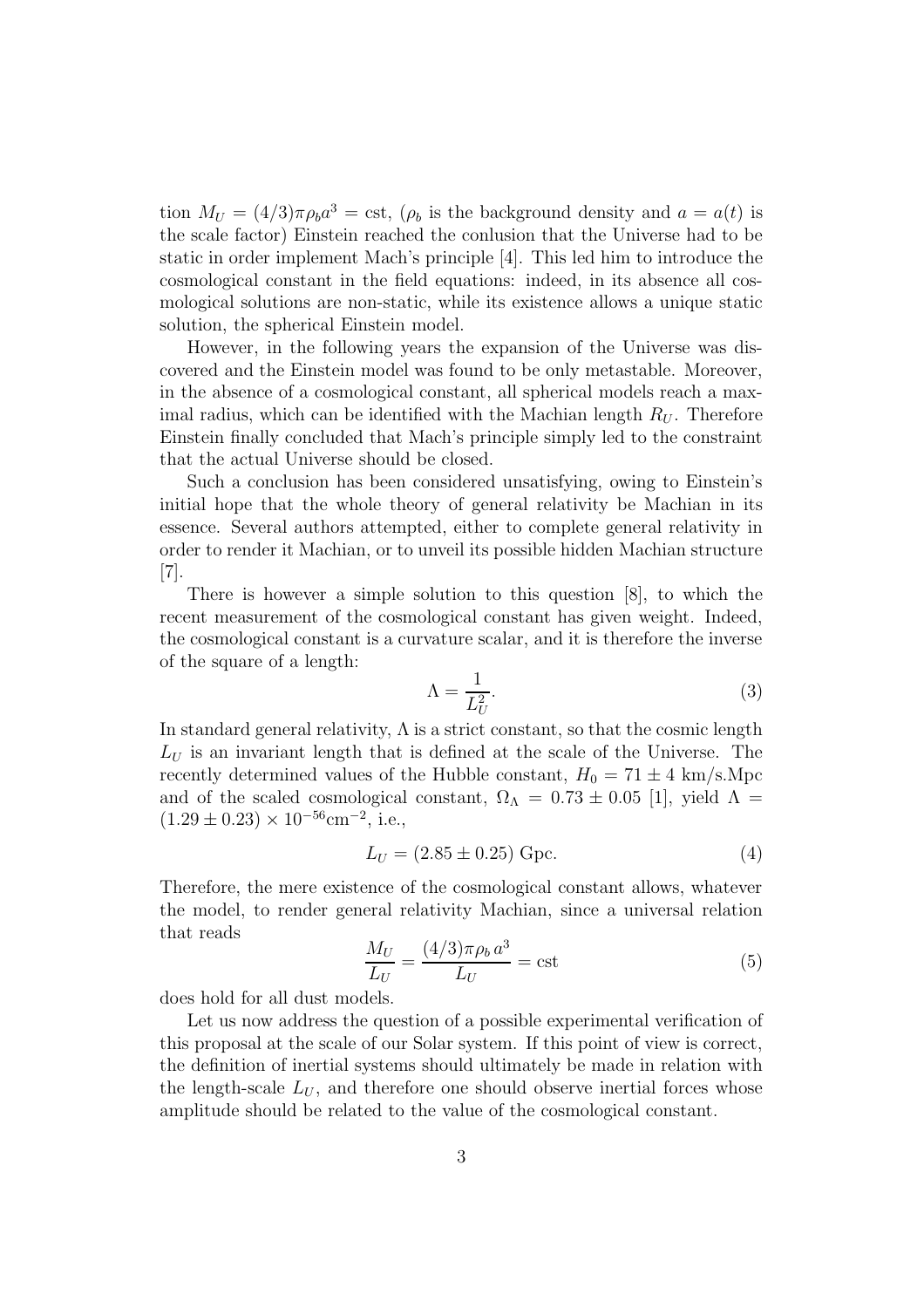Einstein's equations with a cosmological constant read

$$
R_{\mu\nu} - \frac{1}{2}R \, g_{\mu\nu} - \Lambda g_{\mu\nu} = \chi T_{\mu\nu},\tag{6}
$$

where  $R_{\mu\nu}$  is the Ricci tensor, R the curvature scalar,  $\Lambda$  the cosmological constant,  $g_{\mu\nu}$  the metrics potentials,  $T_{\mu\nu}$  the energy-momentum tensor, and  $\chi = -8\pi G/c^4$ . Let us first consider their solution in vacuum around a massive body. It takes the form of Schwarzschild's metric with cosmological constant, namely (we make  $c = 1$  and we omit the  $r^2 d\Omega^2$  term in order to simplify the writing):

$$
ds^{2} = \left(1 - \frac{2m}{r} - \frac{\Lambda}{3}r^{2}\right)dT^{2} - \left(1 - \frac{2m}{r} - \frac{\Lambda}{3}r^{2}\right)^{-1}dr^{2},\tag{7}
$$

where  $m = GM/c^2$ . An equivalent form of the Schwarzschild metric is obtained by replacing  $dT^2$  by  $\psi^2(\tau)d\tau^2$ . This generalization will be useful in the following. Note that  $r \approx \sqrt{3} L_U$  is an horizon, since there is an apparent singularity in the metric coefficients when they are written in Schwarzschild coordinates, while it can be suppressed by another choice of coordinates (see e.g. [9]). Now, the Schwarzschild metric is only a local solution that does not take into account the large scale Universe, while its intervention is necessary if one wants to implement Mach's principle.

The Universe can be described at large scales by a FRW solution of Einstein's cosmological equations,

$$
ds^{2} = dt^{2} - a^{2}(t)(dx^{2} + S^{2}(x)d\Omega^{2}),
$$
\n(8)

where  $S(x) = \sin x$ , x, sinh x when the space is respectively spherical, flat and hyperbolic  $(k = 1, 0, -1)$ . The scale factor is solution of an equation of dynamics:

$$
\frac{d^2a}{dt^2} = \left(\frac{\Lambda}{3} - \frac{4\pi G\rho_b}{3}\right)a.
$$
\n(9)

Let us introduce the Hubble 'constant'  $H = \dot{a}/a$  and define the scaled quantities  $\Omega_{\Lambda} = \Lambda c^2 / 3H^2$ ,  $\Omega_M = 8\pi G \rho_b / 3H^2$ . We now set:

$$
2\mu = \frac{8\pi G\rho_b a^3}{3} = \frac{c^3 \Omega_M}{H} \left(\frac{k}{\Omega_\Lambda + \Omega_M - 1}\right)^{3/2} \tag{10}
$$

which is a constant. Equation  $(9)$  now reads

$$
\frac{d^2a}{dt^2} = \frac{\Lambda}{3} a - \frac{\mu}{a^2}.\tag{11}
$$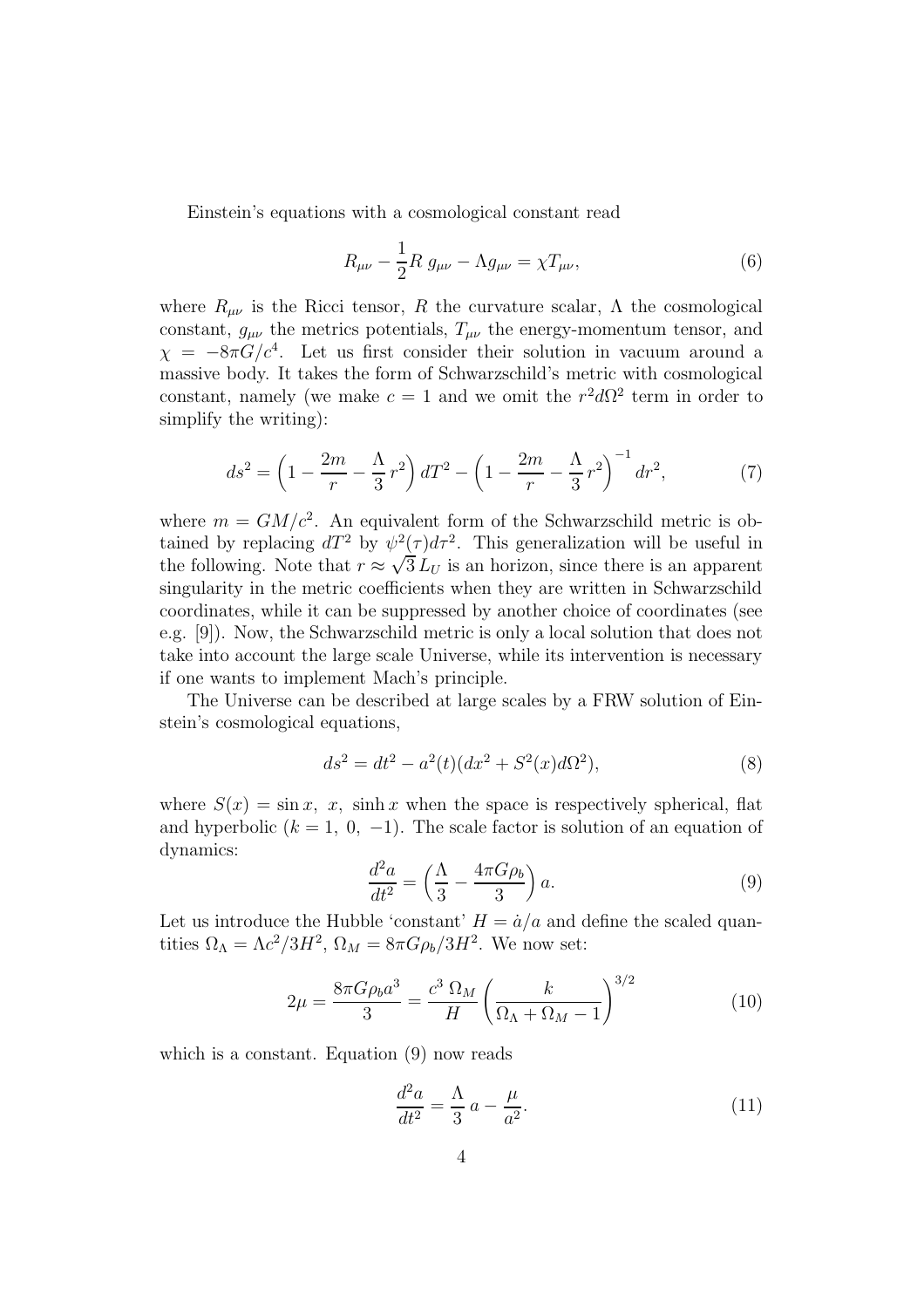It is integrated in terms of an energy equation:

$$
\dot{a}^2 = \frac{\Lambda}{3}a^2 + \frac{2\mu}{a} - k.\tag{12}
$$

We recognize in the two first terms the cosmological equivalent of the expression that appears in the Schwarzschild metric,  $\frac{\Lambda}{3}r^2 + \frac{2m}{r}$  $\frac{m}{r}$ . In an equivalent way, it means that the Hubble constant is given by

$$
H^{2} = \frac{\Lambda}{3} + \frac{8\pi G\rho_{b}}{3} - \frac{k}{a^{2}}.
$$
 (13)

None of the two above models can be considered as satisfactory for implementing the Mach principle. Indeed, the Schwarzschild model is locally correct but it fails to incorporate the large scale matter and field distribution which defines the inertial reference frames. The analysis of the Pioneer-Galileo effect has been performed in its framework (without cosmological constant), and it has failed to explain the additional acceleration [10].

The cosmological model is correct at global scales (provided the cosmological principle be true on very large scales), but it is not at all adapted to scales smaller than our Galaxy radius, and a fortiori at the scale of our solar system. Nevertheless, an analysis of the Pioneer-Galileo effect has been performed in its framework by Rosales and Sanchez-Gomez (RS) [11]. Their argument amounts to the following: The inertial reference frames are defined as free falling with respect to the Universe as a whole, so they should be defined with respect to the FRW metric (Eq. 8). A free-falling object in such a metric is at rest in a comoving coordinate system, and it is subjected to Hubble's law  $v = H_0 d = H_0 c \times t$ . The inertial frame therefore accelerates from the center of coordinates, implying an inertial force directed toward it, corresponding to a constant acceleration  $H_0c$ .

However, the appearance of an inertial force is instantaneous and it must be determined from the knowledge of the true metric at the point of its occurence. Therefore the RSG99 result is based on the assumption that the FRW metric (and the expansion of the universe) remains valid at the scale of the solar system: namely, they interpret the Pioneer effect as a detection of the cosmological expansion in the solar system. This is a very doubtful hypothesis. Indeed, the energy-momentum tensor that leads to the FRW metric is that of a perfect fluid, whose 'particles' are identified with the galaxies: this is a thermodynamical description that becomes wrong at the scales of the fluid particle sizes, and even more inside them. Then there is no reason for the cosmic expansion to apply inside galaxies, and a fortiori at planetary scales that are yet  $10<sup>7</sup>$  times smaller.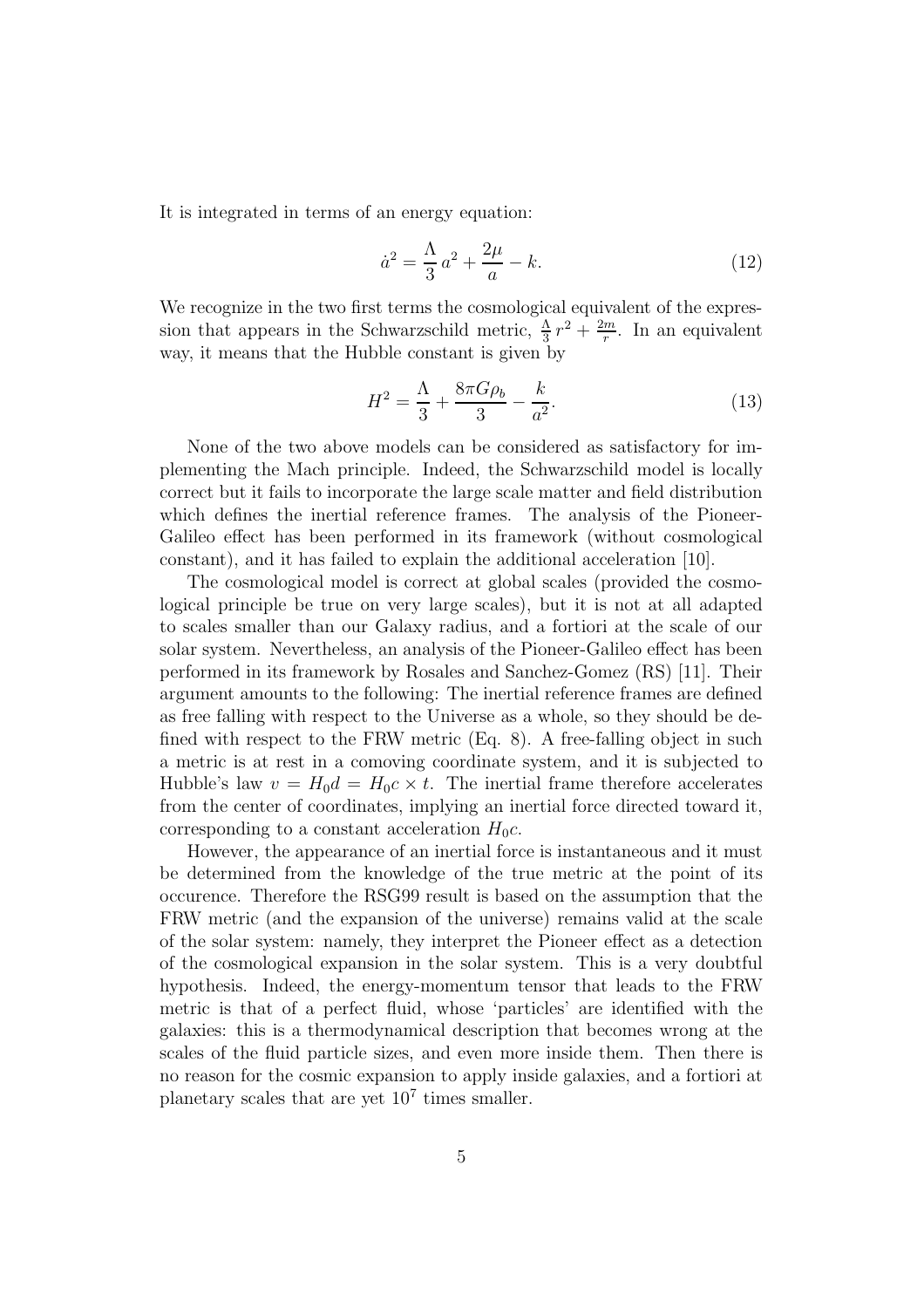In order to address this problem in a satisfying way, we therefore need an exact solution of Einstein's equation that should be valid both locally and globally. This is the Einstein-Strauss problem, which is solved by a continuous matching between the Schwarzschild line element (Eq. 7) and the cosmological one at the limit of a 'vacuole'. Such a matching (with a  $\Lambda$  term) has been performed by Balbinot et al [12]. It implies a 'null apparent mass condition' [13], according to which the mass retired from the cosmological fluid equals exactly the central Schwarzschild mass. This condition expresses the fact that the background is actually an average description of a large scale distribution of such individual masses. Vacuole models have already been used, for example, in order to find exact solutions of the optical scalar equations, allowing an exact treatment of the gravitational lensing and gravitational redshift and time-delay problems [14]. This method has in particular put to the light the existence of a new general relativistic factor 2 [15] in the Rees-Sciama effect, which has been confirmed by subsequent studies using the potential approximation [16].

The matching conditions become particularly simple when the inner and outer metric elements are written in terms of the same coordinate system. We shall therefore perform a change of coordinate system from comoving coordinates to curvature coordinates [17]. The matching is done on the vacuole limit  $r = r_v(\tau)$ . The comparison of the angular parts of the metrics implies that  $r = a S$ .

The matching conditions (continuity of the metric potentials and of their derivative) yield the null apparent mass condition, that writes:

$$
M = \frac{4}{3}\pi\rho_b r_v^3 = \frac{4}{3}\pi\rho_b a_v^3 S_v^3.
$$
 (14)

The cosmic time can be expressed in terms of the new coordinates, namely  $t = t(r, \tau)$ . The cosmological line element in curvature coordinates is diagonal when [12]

$$
\frac{\partial t}{\partial r} = -\frac{Hr}{1 - \left(H^2 + \frac{k}{a^2}\right)r^2},\tag{15}
$$

where  $a = a[t(r, \tau)]$  and  $\dot{a}/a = H[t(r, \tau)]$ . The  $g_{rr}$  coefficient of the metric then takes the simple form:

$$
g_{rr}^{\cos} = -\left\{1 - \left(H^2 + \frac{k}{a^2}\right)r^2\right\}^{-1}.
$$
 (16)

Now using Eq. (13), it takes a Schwarzschild-like form:

$$
g_{rr}^{\cos} = \left(1 - \frac{2\mu S^3}{r} - \frac{\Lambda}{3}r^2\right)^{-1}.
$$
 (17)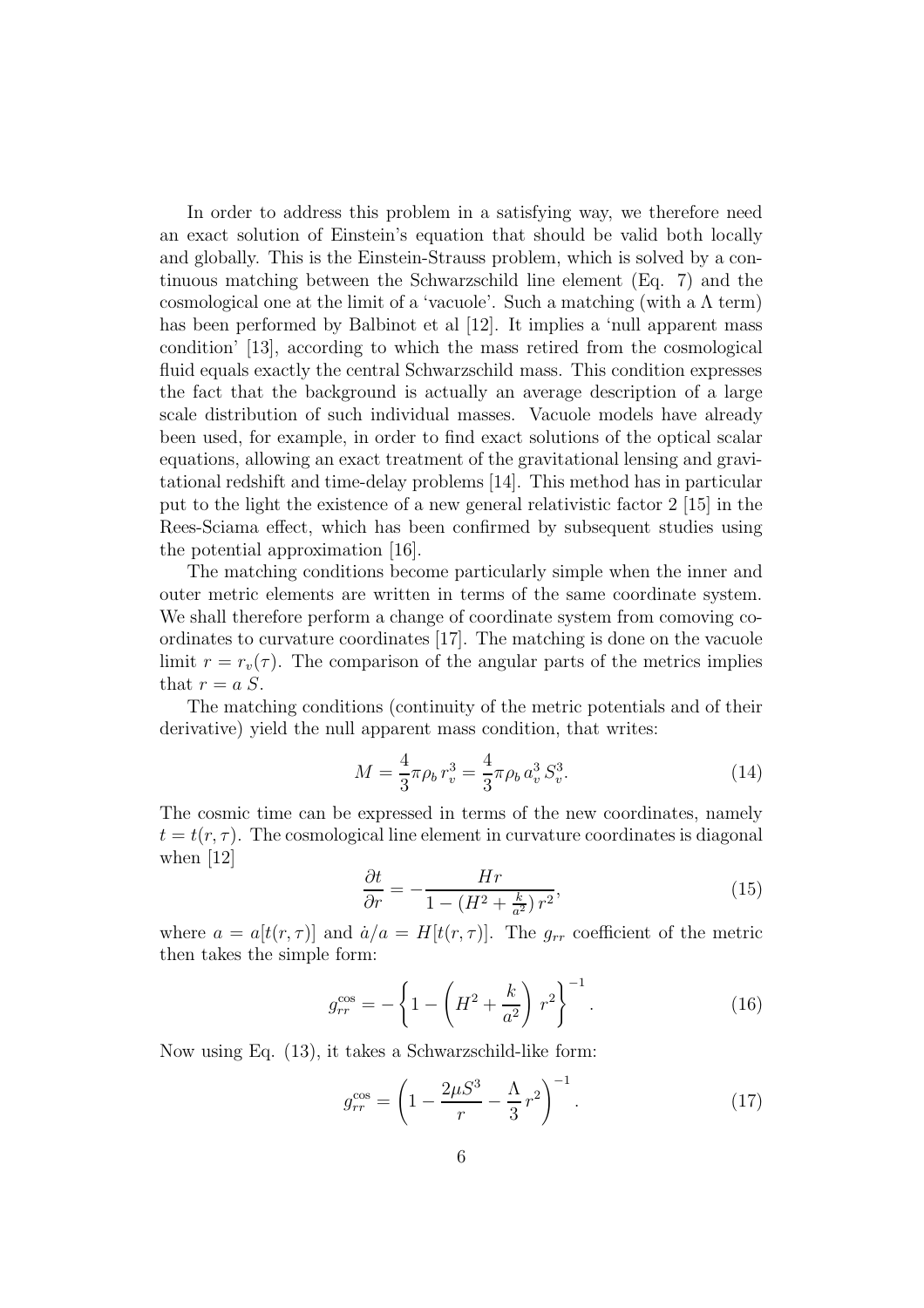The matching with the corresponding coefficient of the Schwarzschild metric is therefore simply performed, since on the matching hypersurface one has  $2\mu S_v^3 = 2m$ .

The time coefficient of the cosmological metric reads:

$$
g_{\tau\tau}^{\cos} = \left\{ 1 - \left( H^2 + \frac{k}{a^2} \right) r^2 \right\} \left( \frac{(\partial t/\partial \tau)^2}{1 - \frac{k}{a^2} r^2} \right). \tag{18}
$$

Up to now the results given were exact. In what follows, we shall now use power expansions up to order 2 in r and  $\tau$ , which is sufficient for our purpose. Indeed, we consider small time intervals and small distances with respect to the cosmological times and distances. The cosmological scale factor writes to second order:

$$
a(t) = a_0 \left( 1 + H_0 t - \frac{1}{2} q_0 H_0^2 t^2 + \ldots \right),
$$
\n(19)

where  $q_0 = \frac{1}{2}\Omega_M - \Omega_{\Lambda}$ . We find for the time transformation the following expansion (here to third order in  $(r, \tau)$ , since we need to know its derivative to second order):

$$
t(r,\tau) = \tau + \frac{1}{2}H_0r^2 + \frac{1}{2}\left(H_0^2 - \frac{\Lambda}{3}\right)r^2\tau + \dots
$$
 (20)

Therefore we find  $(\partial t/\partial \tau)^2 = 1 + H_0^2 (q_0 + 1) r^2$  to the order two, so that

$$
\frac{(\partial t/\partial \tau)^2}{1 - \frac{k}{a^2} r^2} = 1 + 4\pi G \rho_b r^2 + \dots \tag{21}
$$

Finally, it is found that the outer element reads in curvature coordinates (to the second order as concerns  $g_{\tau\tau}$ :

$$
ds_{\cos}^2 = \left\{ 1 - \left( \frac{\Lambda}{3} - \frac{4}{3} \pi G \rho_b \right) r^2 \right\} d\tau^2 - \left\{ 1 - \left( \frac{\Lambda}{3} + \frac{8}{3} \pi G \rho_b \right) r^2 \right\}^{-1} dr^2. \tag{22}
$$

This metric is valid for  $r \geq r_v$ . Remark that, even in this outer cosmological domain, the  $g_{00}$  coefficient is not given, in curvature coordinate, by  $1 - H_0^2 r^2$ [see Eq. (13)]. The matching of the inner and outer line elements is completed by writing the equality of the  $g_{\tau\tau}$  coefficients on the hypersurface  $r = r_v(\tau)$ . One obtains:

$$
\psi^2(\tau) = 1 + 4\pi G \rho_b(\tau) r_v^2(\tau) = 1 + \frac{3m}{r_v(\tau)}.
$$
\n(23)

The function  $r_v(\tau)$  is solution of the equation  $r_v = S_v a(r_v, \tau)$  with  $S_v = \text{cst}$ , where  $a(r, \tau)$  is given by

$$
a(r,\tau) = 1 + H_0 \tau - \frac{1}{2} q_0 H_0^2 \tau^2 - \frac{1}{2} H_0^2 r^2 + \dots \tag{24}
$$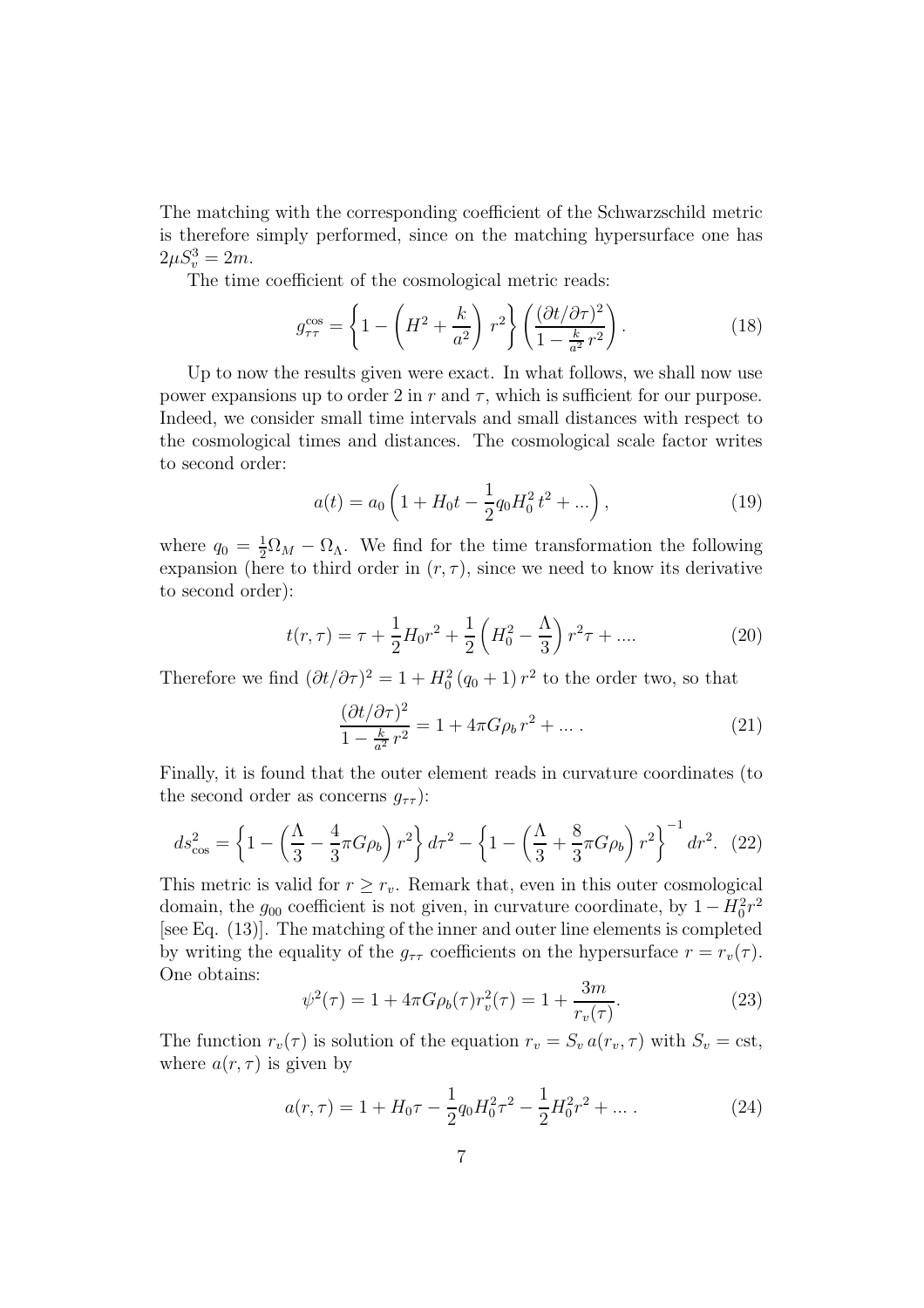Then  $r_v(\tau) = r_v^0$  $v_v^0(1+H_0\tau)$  to the first order. Therefore we obtain the following inner metric form, valid for  $r \leq r_v$ :

$$
ds_{\text{Sch}}^2 = \left(1 + \frac{3m}{r_v}\right) \left(1 - \frac{2m}{r} - \frac{\Lambda}{3}r^2\right) d\tau^2 - \left(1 - \frac{2m}{r} - \frac{\Lambda}{3}r^2\right)^{-1} dr^2. \tag{25}
$$

Two new terms are present in this metric in addition to those which have already been taken into account in the Anderson et al. analysis of the Pioneer effect [10]. The first is the  $\tau$  dependence of the  $g_{\tau\tau}$  metric potential. It yields a constant acceleration  $(3m/r_v)H_0c$  which is negligible, since  $m/r_v \approx 10^{-15}$ for  $m = GM_{\odot}/c^2$ .

The main new term is the cosmological constant term, which is common to the inner and outer metrics. The mean matter density of the universe (that contributes to the Hubble constant, see Eq. (13)) appears only in the outer metric. It is tranformed in the Newtonian potential term of the Sun in the inner part, whose contribution (with that of planets and satellites), has already been taken into account by Anderson et al.

However, this form of the metric (Eq. 25) cannot yet be directly used for analysing the effect. Indeed, the coordinate  $r$  no longer keeps its previous meaning for defining the distance because of the  $g_{rr}$  metric coefficient. In agreement with the Pioneer-Galileo measurements, the distance is correctly defined by the travel time of photons. This time should be such that  $ds = dt$ for the spacecraft.

Therefore we shall now jump to an inner coordinate system that is comoving with the spacecraft ( $x_{sc} = \text{cst}$ ). This can be done by first applying to the line element (Eq. 25) the inverse de Sitter transformation,

$$
r = x e^{Kt}; \ \tau = t - \frac{1}{2K} \ln \left( 1 - \frac{\Lambda}{3} x^2 e^{2Kt} \right),
$$
 (26)

in which we have set  $K = \sqrt{\Lambda/3}$ . This yields (to leading order) the following form of the metric:

$$
ds_{\text{Schw}}^2 = \left(1 + \frac{3m}{r_v} - \frac{2m}{r}\right)dt^2 - \frac{1}{1 - \frac{2m}{r}}e^{2Kt} dx^2,\tag{27}
$$

where r is the function of x and t given in Eq. (26). The next-to-leading order terms give negligible contributions.

This form of the metric therefore allows us to separate in a perturbative way the usual solar system contributions and the cosmological contribution, which is clearly reduced to that of the cosmological constant. Therefore, after account of all other effects, the spacecraft is in free fall motion in the spacetime geometry described by the metric  $ds^2 = dt^2 - a_\Lambda^2 dx^2$ , with  $a_\Lambda = e^{Kt}$ .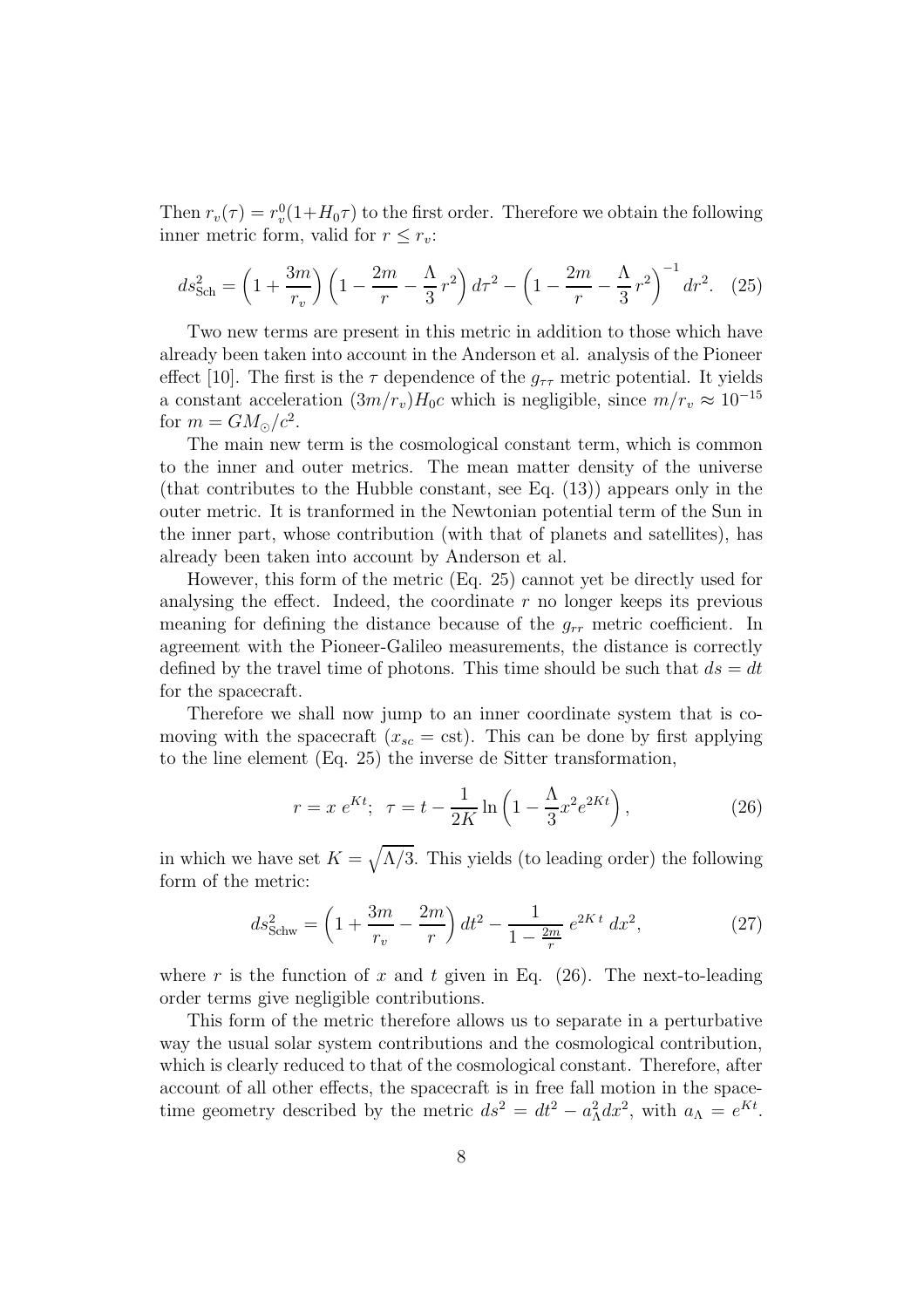We may now relate the effective distance  $l = ct$  measured on the light cone to the local radial coordinate, in the RS manner [11], but with  $H$  replaced by K. The distance l is such that  $dl = a_\Lambda dx$ , while  $x = r/a_\Lambda$ , so that  $a_\Lambda dx = dr - (\dot{a_\Lambda}/a_\Lambda) r dt$ . Then  $dl = dr/(1+Kr)$ , which is finally integrated (to second order) as  $l = r - \frac{1}{2}Kr^2$ .

Therefore we finally find an apparent constant acceleration directed toward the Sun:

$$
a_P = c^2 \sqrt{\frac{\Lambda}{3}} = \frac{c^2}{\sqrt{3} L_U} = \Omega_{\Lambda}^{1/2} H_0 c. \tag{28}
$$

The meaning of this result is that the usual local coordinates do not represent the true inertial frame: indeed, the inertial frame is actually determined by the global Universe which manifests itself locally in terms of the horizon scale  $\sqrt{3} L_U$ . Note also that, as shown by RS [11], such an effect does not affect the motion of planets (although our conclusion is different from the RS one, this result is conserved).

With the recently determined values  $\Omega_{\Lambda} = 0.73 \pm 0.05$  and  $H_0 = 0.71 \pm 0.05$ 0.04, one finds

$$
a_P = (5.88 \pm 0.54) \times 10^{-8} \text{ cm.s}^{-2}.
$$
 (29)

This theoretical expectation is marginally consistent with the observed effect  $a_P^{\text{obs}} = (8.74 \pm 1.33) \times 10^{-8} \text{ cm.s}^{-2}$  (it agrees at the two sigma level). Future studies are needed to determine whether additional contributions to the theoretical expectation may still come from fundamental physical effects, or whether the observational effect has been overestimated. In any case, the contribution from the cosmological constant is expected to stand out as the dominant contribution.

## References

- [1] D.N. Spergel et al., Astrophys. J. Suppl. 148, 175 (2003) and references therein.
- [2] J.D. Anderson et al. Phys. Rev. Lett. 81, 2858 (1998).
- [3] S. Weinberg, Gravitation and cosmology (Wiley and sons, 1972), p. 474.
- [4] A. Einstein, Sitz. der Preus. Akad. D. Wissenschaften (1917), translated in The Principle of Relativity (Dover, 1923, 1952), p. 177.
- [5] D. W. Sciama, MNRAS 113, 34 (1953).